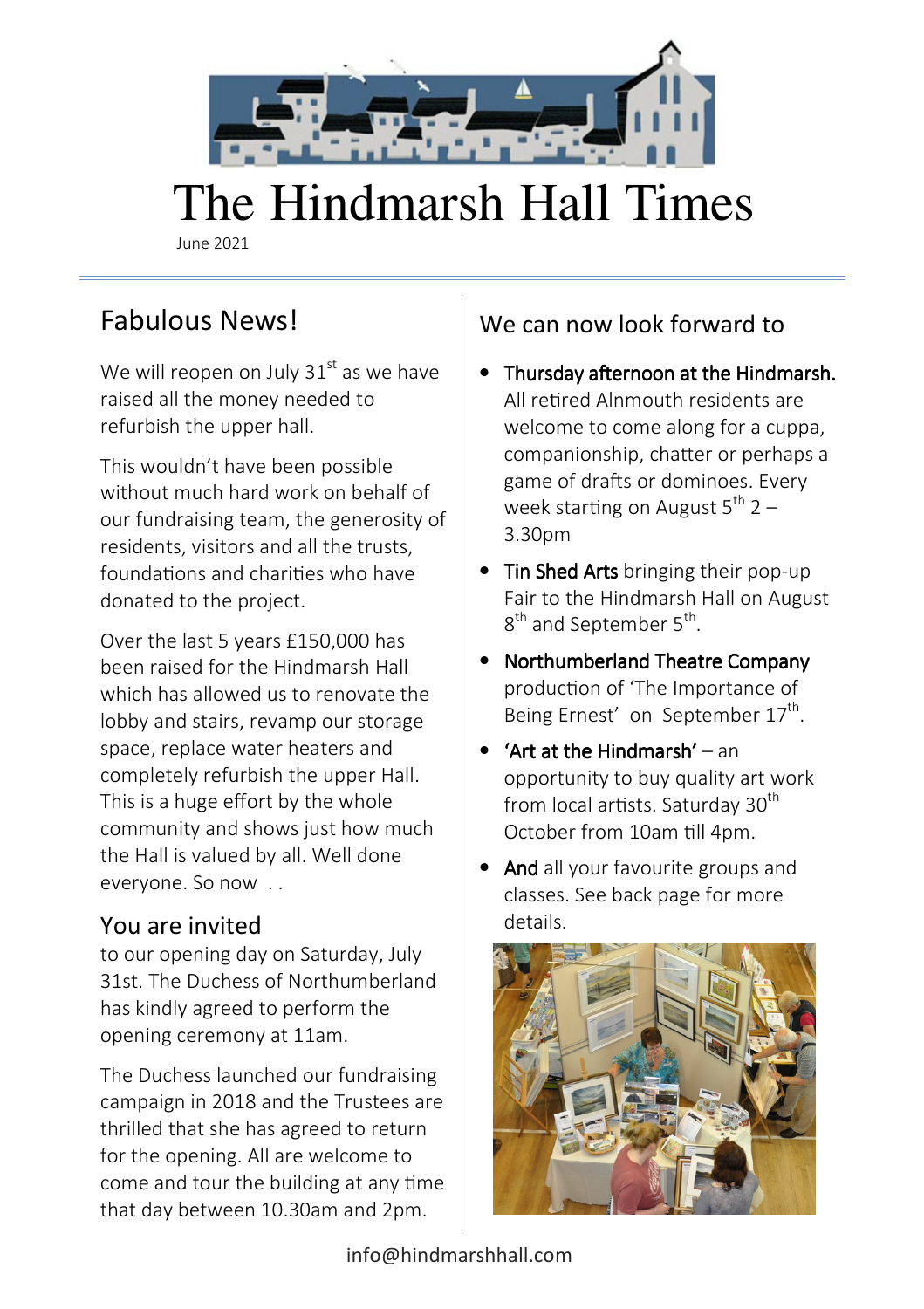#### The Produce Stall returns!

The ever popular Produce Stall, offering the best of Alnmouth's baking, preserve making and home grown goodies is back from the beginning of July. We'd love to widen the circle of bakers etc so if your marmalade is marvellous, your brownies are buonissimo or your plums are a'plenty please bring them along. We'll be there every Saturday in July and August from 11am-1pm.



## A Recipe Book just for us



Julie Roper of the Aln Gift Shop has created a lovely, innovative recipe book based around two favourite ingredients, apples and sausages. The book costs just £2.25 and all proceeds are going to Hall renovations. It's available from the Gift Shop or the Produce Stall. Thank you to Julie for this great enterprise. Do have a look.

#### Just visiting?

#### Everyone is welcome at Hall events

Check our website for more information or email us with your query.

Our Grade II listed building is worth a visit for its own sake. Built about 250 years ago as a granary for the extensive grain trade out of Alnmouth Harbour, it has also been the village's church until the current one was consecrated in 1876. It has many architecturally valuable features including the large, lancet windows in the upper hall.

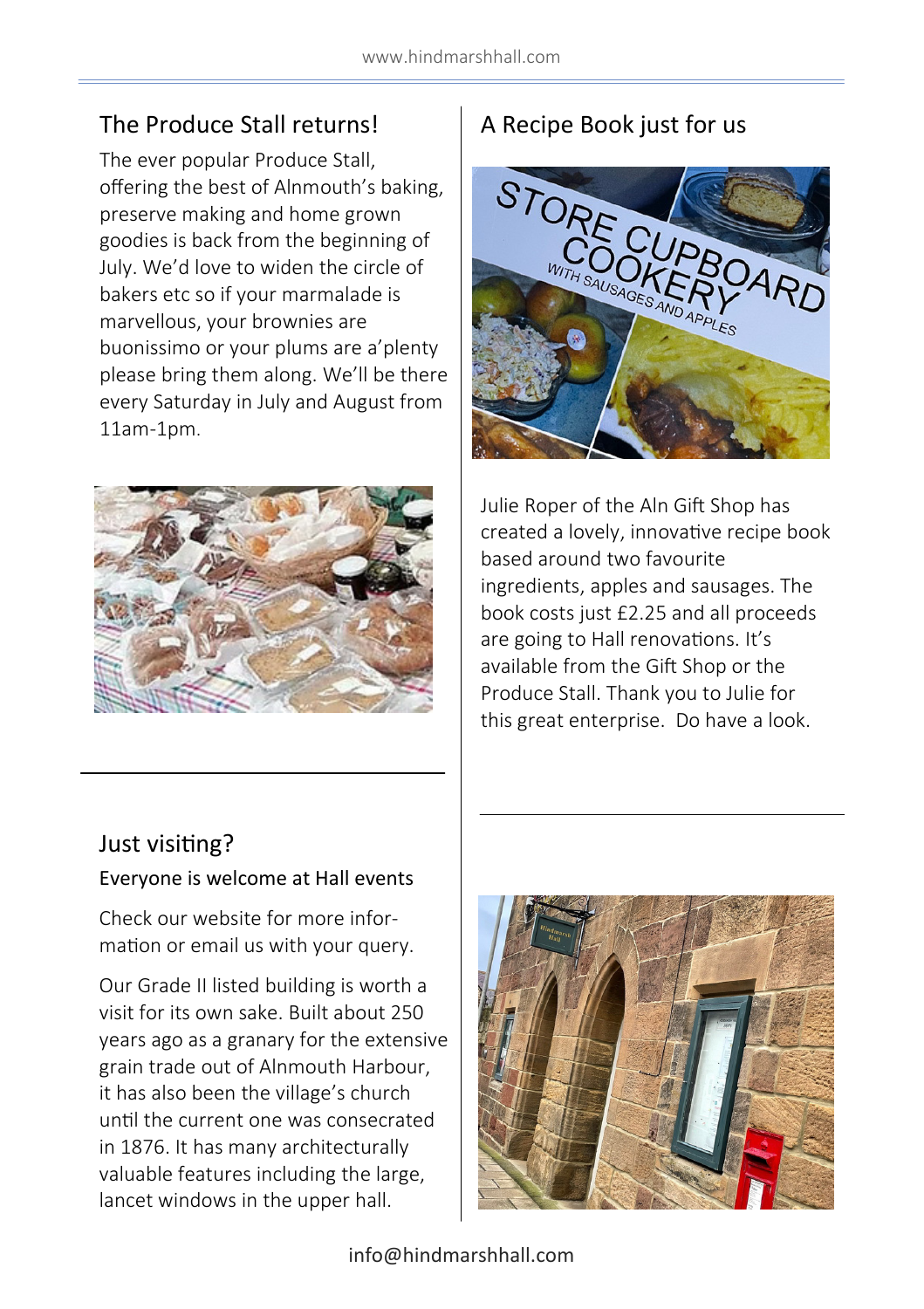#### Generous Funders

Over the last two years we have received funds from:

Alnmouth Parish Council AONB Partnership **Barbour Foundation** Burgage Holders of Alnmouth Bernard Sunley Foundation Carr-Ellison Trust Catherine Cookson Foundation Cllr Gordon Castle Community Foundation Fenwicks Ltd Foyle Foundation Garfield Weston Foundation Joicey Trust Lottery Communities Fund NCC Community Chest Northumberland Freemasons Rothley Trust Scholefield Trust Sir James Knott Trust Sturton Grange Developments William Webster Trust

Without the generosity of these funders we wouldn't have been able to refurbish the Hall. So thank you to all.

#### But the work goes on . .

By the time you read this it is likely that scaffolding has gone up around the Hall as maintenance continues. Work to prevent damp penetration, repair the gutters and the roof will be taking place this summer. With a 250 year old building, there is no end to the work, or the expense!

The Trustees are determined to maintain this historic building as a valuable community asset.

## Planning a celebration?



The newly refurbished upper Hall is a wonderful venue for wedding receptions, anniversaries, birthday parties, in fact most types of celebration.

Let us help you plan. We can supply a list of local contacts including caterers and places to stay. Just email us to get the ball rolling.

#### Ways to Support the Hall

- Come to our events or visit the Produce Stall
- As you buy online through easyfundraising.org.uk
- Donate through JustGiving. Go to JustGiving.com and search for Hindmarsh Hall.
- We still accept cheques! And all Gift Aided donations are especially welcome. A Gift Aid Form can be downloaded from the website or just email us.
- Become a Trustee. We particularly need an IT savvy person to help maintain our website. If this is you, please email us. Thank You